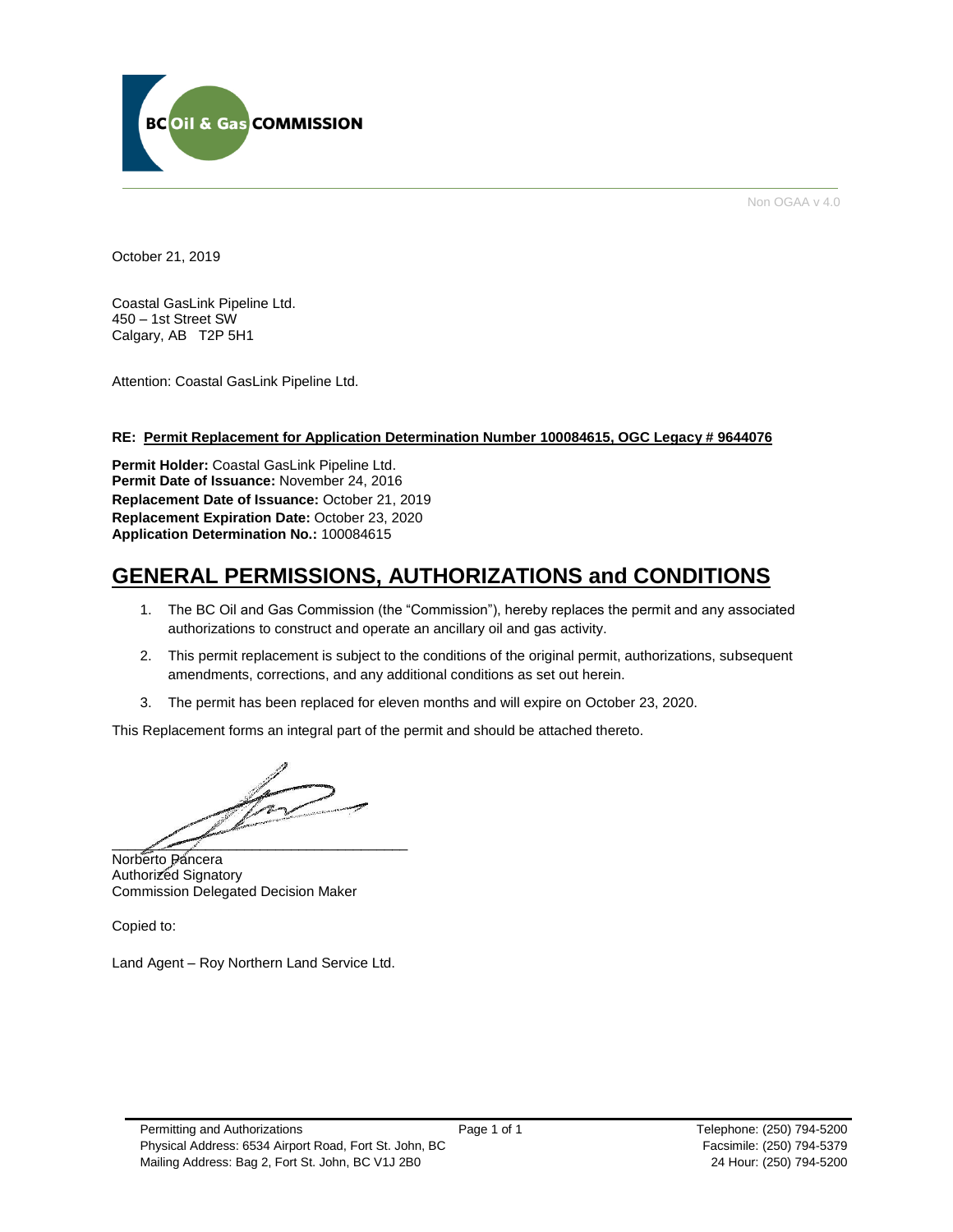

Non OGAA v 4.0

November 20, 2018

Coastal GasLink Pipeline Ltd. 450 – 1st Street SW Calgary, AB T2P 5H1

Attention: Coastal GasLink Pipeline Ltd.

## **RE: Permit Replacement for Application Determination Number 100084615, OGC Legacy # 9644076**

**Permit Holder:** Coastal GasLink Pipeline Ltd. **Permit Date of Issuance:** November 24, 2016 **Replacement Date of Issuance:** November 20, 2018 **Replacement Expiration Date:** October 23, 2019 **Application Determination No.:** 100084615

# **GENERAL PERMISSIONS, AUTHORIZATIONS and CONDITIONS**

- 1. The BC Oil and Gas Commission (the "Commission"), hereby replaces the permit and any associated authorizations to construct and operate an ancillary oil and gas activity.
- 2. This permit replacement is subject to the conditions of the original permit, authorizations, subsequent amendments, corrections, and any additional conditions as set out herein.
- 3. The permit has been replaced for eleven months and will expire on October 23, 2019.

## **Land Act**

1. The BC Oil and Gas Commission (the "Commission") pursuant to section 39 of the *Land Act* hereby authorizes the Permit Holder referenced above to construct and operate a related activity(s) as set out in the applicable Authorized Activities, and Activity Details tables below for the purposes of carrying out oil and gas activities as defined in the *Oil and Gas Activities Act* (OGAA); subject to the conditions set out herein.

## **AUTHORIZED ACTIVITIES**

| Associated Oil & Gas Activity No.: 00150955 | Type: Storage Area |
|---------------------------------------------|--------------------|
|---------------------------------------------|--------------------|

- 2. The permissions and authorizations granted under this permit are limited to the area described in construction plan Document No: CGW4703-MCSL-G-MP-663, revision 0, dated December 18, 2015 (the "construction plan") by McElhanney as submitted to the Commission in the permit application dated February 17, 2016 (hereinafter referenced as the "operating area").
- 3. The Commission, pursuant to section 39 of the *Land Act*, hereby authorizes the occupation and use of any Crown land located within the activity area.
	- a) The authorization to occupy and use Crown land does not entitle the Permit Holder to exclusive possession of the activity area.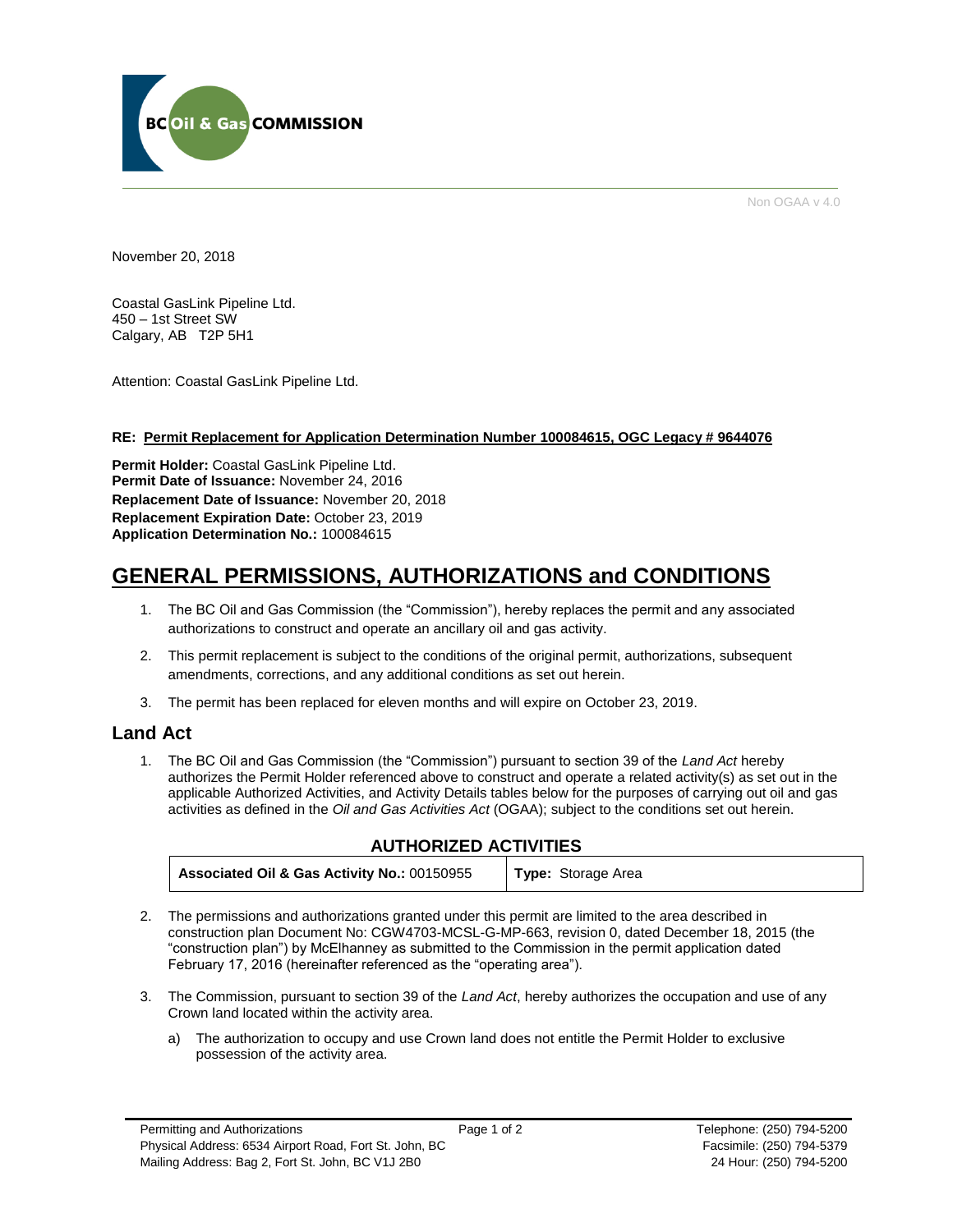Application Determination number: 100084615 Date Issued: November 20, 2018

b) The total disturbance within the activity area must not exceed the total approved disturbance footprint as referenced above.

\_\_\_\_\_\_\_\_\_\_\_\_\_\_\_\_\_\_\_\_\_\_\_\_\_\_\_\_\_\_\_\_\_\_\_\_\_\_

Jacqueline Bourke Authorized Signatory Commission Delegated Decision Maker

pc: Land Agent – Roy Northern Land Service Ltd.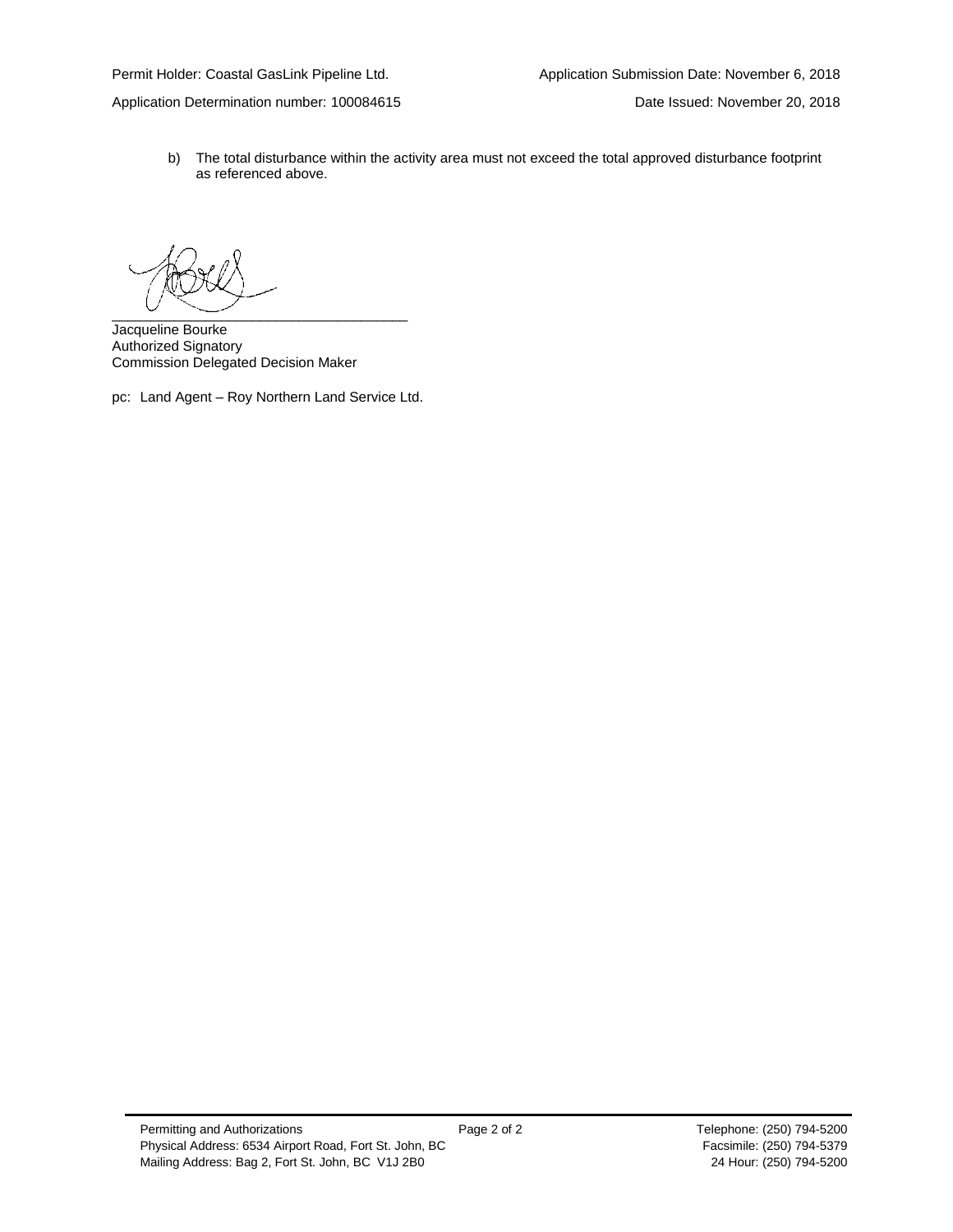

Non OGAA v 2.7

<span id="page-3-0"></span>November 24, 2016

Coastal GasLink Pipeline Ltd. 450 – 1<sup>st</sup> Street SW Calgary, AB T2P 5H1

Attention: Coastal GasLink Pipeline Ltd.

## **RE: Determination of Application Area Number OGC Legacy Number 9644076**

**Permit Holder:** Coastal GasLink Pipeline Ltd. **Date of Issuance:** November 24, 2016 **Effective Date:** November 24, 2016 **Application Submitted Date:** February 17, 2016 **Application Determination Number:** 100084615 **[Approved Disturbance Footprint:](#page-3-0)** 14.22 ha

# **GENERAL AUTHORIZATIONS and CONDITIONS**

## **Land Act**

1. The BC Oil and Gas Commission (the "Commission") pursuant to section 39 of the *Land Act* hereby authorizes the Permit Holder referenced above to construct and operate a related activity(s) as set out in the applicable Authorized Activities, and Activity Details tables below for the purposes of carrying out oil and gas activities as defined in the *Oil and Gas Activities Act* (OGAA); subject to the conditions set out herein.

| Associated Oil & Gas Activity No.: 00150955 | <b>Type:</b> Storage Area |
|---------------------------------------------|---------------------------|
|---------------------------------------------|---------------------------|

- 2. The permissions and authorizations granted under this permit are limited to the area described in construction plan Document No: CGW4703-MCSL-G-MP-663, revision 0, dated December 18, 2015 (the "construction plan") by McElhanney as submitted to the Commission in the permit application dated February 17, 2016 (hereinafter referenced as the "operating area").
- 3. The Commission, pursuant to section 39 of the *Land Act*, hereby [authorizes](#page-3-0) the occupation and use of any Crown land located within the activity area.
	- a) A licence [authorized](#page-3-0) under section 39 of the *Land Act* for the Crown land portion of this application is attached. The Permit Holder is subject to the conditions contained in the Licence.
	- b) The [authorization](#page-3-0) to occupy and use Crown land under the Licence expires two years from the date of issuance, unless the Commission has received notice of construction start, or this permit is otherwise extended, suspended, cancelled, surrendered or declared spent.
	- c) The [authorization](#page-3-0) to occupy and use Crown land does not entitle the Permit Holder to exclusive possession of the activity area.
	- d) The total disturbance within the activity area must not exceed the total approved disturbance footprint as referenced above.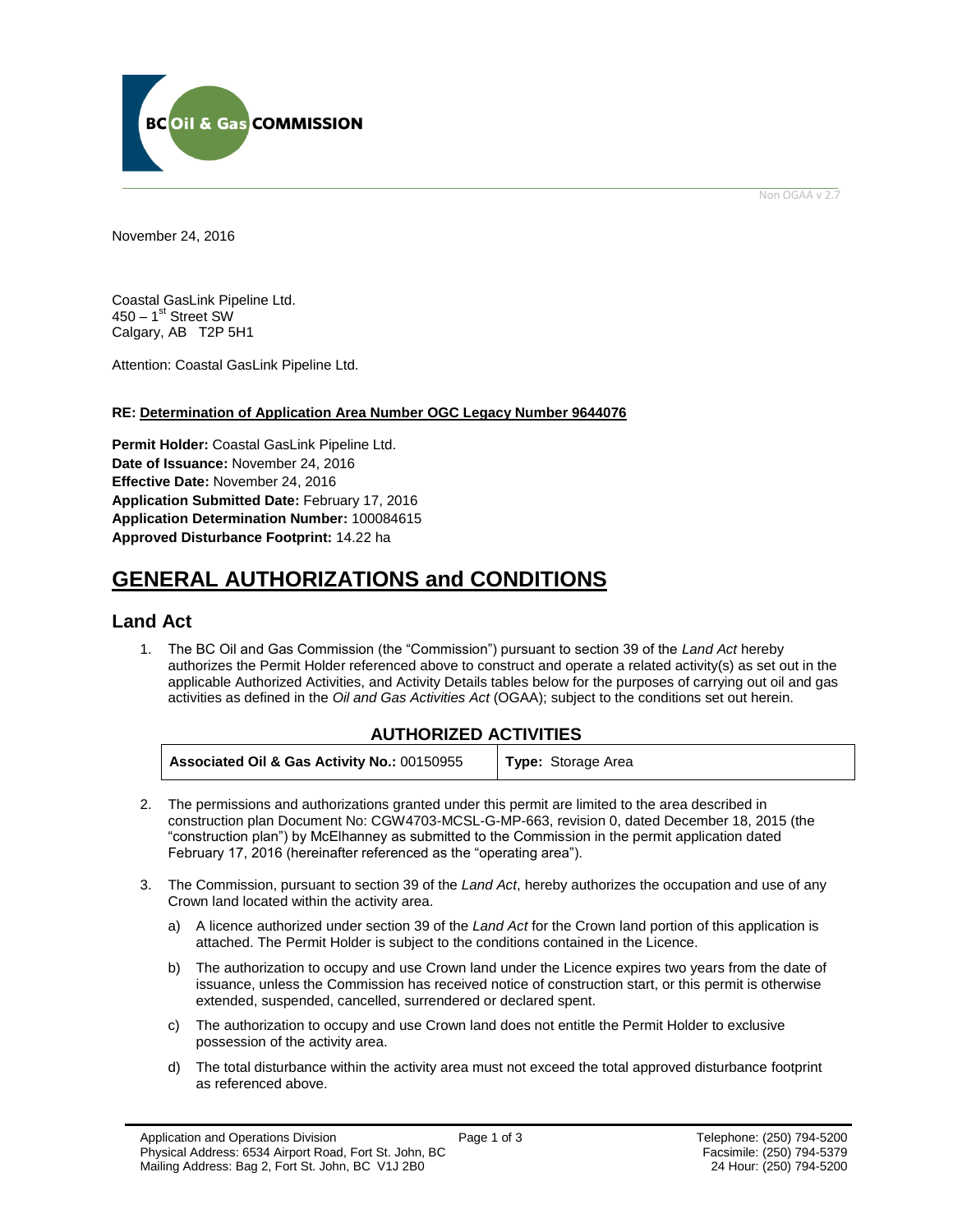Application Determination Number:100084615 Date Issued: November 24, 2016

Non-OGAA v 2.7

# **CONDITIONS**

#### **Notification**

- 4. A notice of construction start must be submitted prior to the commencement of activities under this permit 48 hours before or as per the relevant legislation if longer than 48 hours. Notification must submitted via Kermit for pipelines and facilities. For all other activity types notification must be submitted through [OGC.ExternalNotifications@bcogc.ca.](mailto:OGC.ExternalNotifications@bcogc.ca)
- 5. Within 60 days of the completion of construction activities under this permit, the Permit Holder must submit to the Commission a post-construction plan as a shapefile and PDF plan accurately identifying the location of the total area actually disturbed under this permit. The shapefile and plan must be submitted via eSubmission.
- 6. The permit holder must notify Cheslatta Carrier Nation a minimum of five (5) days prior to commencement of activities.
- 7. The permit holder must notify Nee Tahi Buhn Indian Band a minimum of five (5) days prior to commencement of activities
- 8. The permit holder to notify the Office of the Wet'suwet'em five (5) days prior to commencing activities.
- 9. The permit holder must notify Skin Tyee Nation a minimum of five (5) days prior to commencement of activities
- 10. The permit holder must notify Wet'suwet'en First Nation a minimum of five (5) days prior to commencement of activities.

#### **Environmental**

- 11. Construction activities must not result in rutting, compaction or erosion of soils that cannot be reasonably rehabilitated to similar levels of soil productivity that existed on the operating area prior to the construction activities taking place.
- 12. Any temporary access must be constructed and maintained in a manner that provides for proper surface drainage, prevents pooling on the surface, and maintains slope integrity.
- 13. The Permit Holder must make reasonable efforts to prevent establishment of invasive plants on the activity area resulting from the carrying out of activities authorized under this approval.
- 14. Following completion of the construction activities authorized herein, the permit holder must, as soon as practicable
	- a) decompact any soils compacted by the activity;
	- b) if natural surface drainage pattern was altered by the carrying out of the activity, the permit holder must restore, to the extent practicable, to the drainage pattern and its condition before the alteration; and
	- c) re-vegetate any exposed soil on the activity area including, where necessary, using seed or vegetative propagules of an ecologically suitable species that
		- (i) promote the restoration of the wildlife habitat that existed on the area before the oil and gas activity was begun, and
		- (ii) stabilize the soil if it is highly susceptible to erosion.
	- d) Following completion of construction activities authorized herein, any retrievable surface soils removed from the activity area must be redistributed so that the soil structure is restored, to the extent practicable, to its condition before the activity was begun.

## **Clearing**

15. The Permit Holder is permitted to fell any trees located on Crown land within 1.5 tree lengths of the activity area that are considered to be a safety hazard according to *Workers Compensation Act* regulations and must be felled in order to eliminate the hazard. Trees or portions of these trees that can be accessed from the activity area without causing damage to standing timber may be harvested.